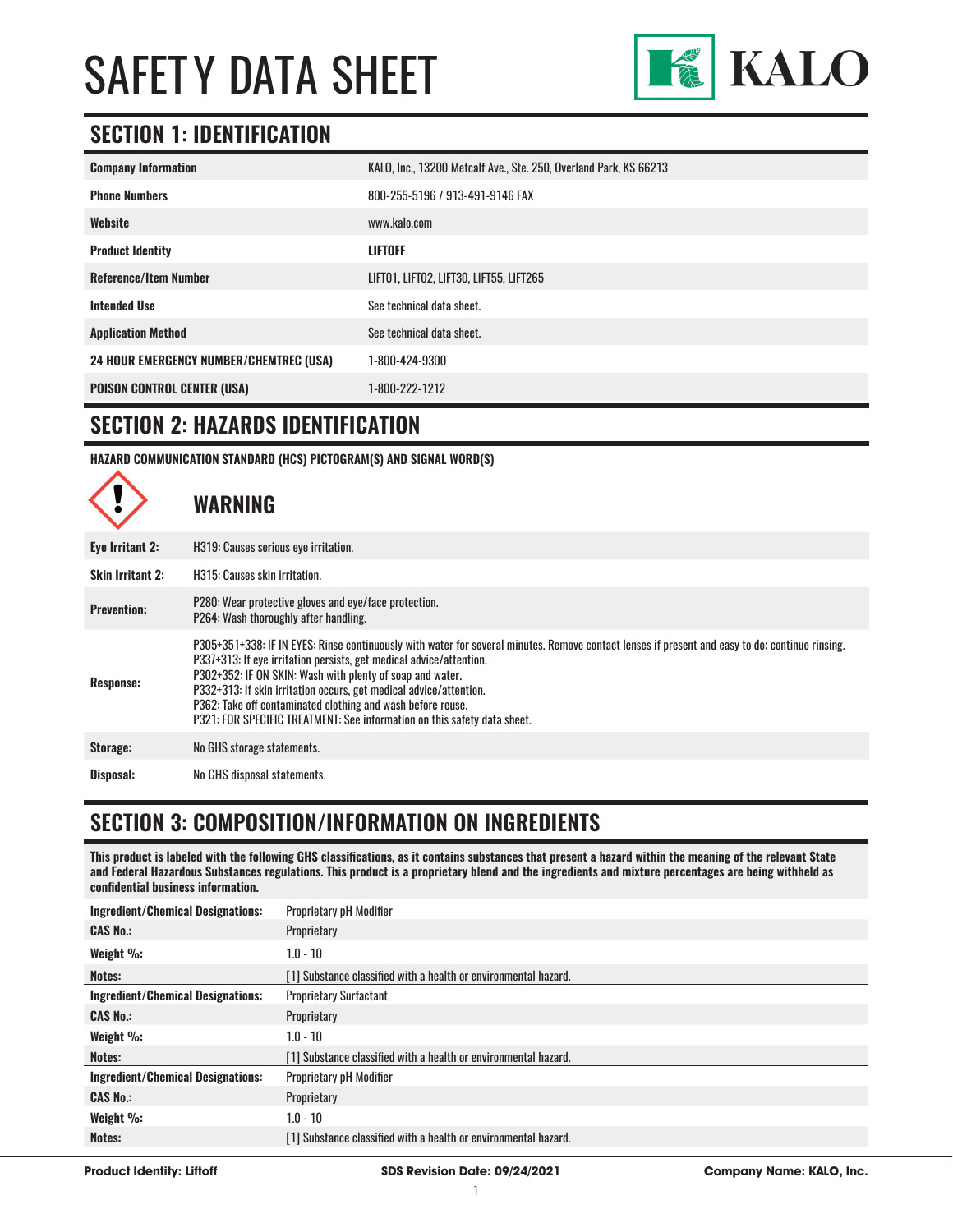

### **SECTION 4: FIRST AID MEASURES**

#### **[DESCRIPTIONS]**

| General:           | In all cases of doubt, or when symptoms persist, seek medical attention. Never give anything by mouth to an unconscious person.                                                                                                         |
|--------------------|-----------------------------------------------------------------------------------------------------------------------------------------------------------------------------------------------------------------------------------------|
| <b>Inhalation:</b> | Remove to fresh air. Keep patient warm and at rest. If breathing is irregular or stopped, give artificial respiration. If unconscious, place in the recovery<br>position and obtain immediate medical attention. Give nothing by mouth. |
| Eyes:              | Irrigate copiously with clean fresh water for at least 10 minutes, holding the eyelids apart and seek medical attention.                                                                                                                |
| Skin:              | Remove contaminated clothing. Wash skin thoroughly with soap and water or use a recognized skin cleanser. Do NOT use solvents or thinners.                                                                                              |
| Ingestion:         | If accidentally swallowed, obtain immediate medical attention. Keep at rest. Do NOT induce vomiting.                                                                                                                                    |
|                    | [MOST IMPORTANT SYMPTOMS AND EFFECTS, BOTH ACUTE AND DELAYED]                                                                                                                                                                           |
| Overview:          | No adverse symptoms or effects anticipated under normal handling conditions. See Section 2 for further details.                                                                                                                         |
| Eyes:              | Causes serious eye irritation.                                                                                                                                                                                                          |
| Skin:              | Causes skin irritation.                                                                                                                                                                                                                 |

### **SECTION 5: FIREFIGHTING MEASURES**

| <b>Extinguishing Media:</b>     | Alcohol resistant foam, CO <sup>2</sup> , powder, or water spray. Do not use water jet.                                                                                                                                                                                                                                                                |
|---------------------------------|--------------------------------------------------------------------------------------------------------------------------------------------------------------------------------------------------------------------------------------------------------------------------------------------------------------------------------------------------------|
| <b>Special Hazards:</b>         | Combustion may yield smoke, carbon monoxide, and other products of incomplete combustion. Oxides of sulfur, nitrogen or phosphorus may<br>also be formed. Never use welding or cutting torches on or near container, even if empty.                                                                                                                    |
| <b>Advice For Firefighters:</b> | Evacuate area. Prevent contamination from run-off of adjacent areas, streams, drinking water and sewers. Do not flush down sewers or other<br>drainage systems. Exposed firefighters must wear standard protective equipment and in enclosed areas self-contained breathing apparatus.<br>Use water-spray to cool fire-exposed surfaces and personnel. |

#### **SECTION 6: ACCIDENTAL RELEASE MEASURES**

| <b>Precautions/Procedures:</b>                                         | Keep all sources of ignition away from spill/release. In case of a major spill or spillage in a confined space evacuate the area and<br>check vapor levels.                                                                                                                                                                                                                                                                                                                                                                                                                                                                                                               |
|------------------------------------------------------------------------|---------------------------------------------------------------------------------------------------------------------------------------------------------------------------------------------------------------------------------------------------------------------------------------------------------------------------------------------------------------------------------------------------------------------------------------------------------------------------------------------------------------------------------------------------------------------------------------------------------------------------------------------------------------------------|
| <b>Environmental Precautions:</b>                                      | Do not allow spills to enter drains or water courses.                                                                                                                                                                                                                                                                                                                                                                                                                                                                                                                                                                                                                     |
| <b>Methods and Material For</b><br><b>Containment and Cleaning Up:</b> | Ventilate the area and avoid breathing vapors. Take the personal protective measures listed in Section 8. Contain and absorb spillage<br>with non-combustible materials (e.g. sand/earth/vermiculite). Place in closed containers outside buildings and dispose of according<br>to the Waste Regulations (see Section 13). Clean, preferably with a detergent. Do not use solvents. Do not allow spills to enter drains<br>or water courses. If drains, sewers, streams or lakes are contaminated, inform the local water company immediately. In the case of<br>contamination of rivers, streams, or lakes, the Environmental Protection Agency should also be informed. |

### **SECTION 7: HANDLING AND STORAGE**

| <b>Precautions For Safe Handling:</b> | Do not get in eyes, on skin, or on clothing. Do not breathe vapors or mists. Keep container closed. Use only with adequate<br>ventilation. Use good personal hygiene practices. Wash hands before eating, drinking, smoking. Remove contaminated clothing<br>and wash before reuse. Destroy contaminated belts and shoes and other items that cannot be decontaminated. Have eyewash<br>accessible to use in handling area. See Section 2 for further details. |
|---------------------------------------|----------------------------------------------------------------------------------------------------------------------------------------------------------------------------------------------------------------------------------------------------------------------------------------------------------------------------------------------------------------------------------------------------------------------------------------------------------------|
| <b>Conditions For Safe Storage:</b>   | Store in tightly closed containers in dry, well-ventilated area, away from excessive heat and incompatibles.<br>See Section 2 for further details.                                                                                                                                                                                                                                                                                                             |
| <b>Incompatible Materials:</b>        | Oxidizing agents.                                                                                                                                                                                                                                                                                                                                                                                                                                              |
| <b>Specific End Use(s):</b>           | See technical data sheet.                                                                                                                                                                                                                                                                                                                                                                                                                                      |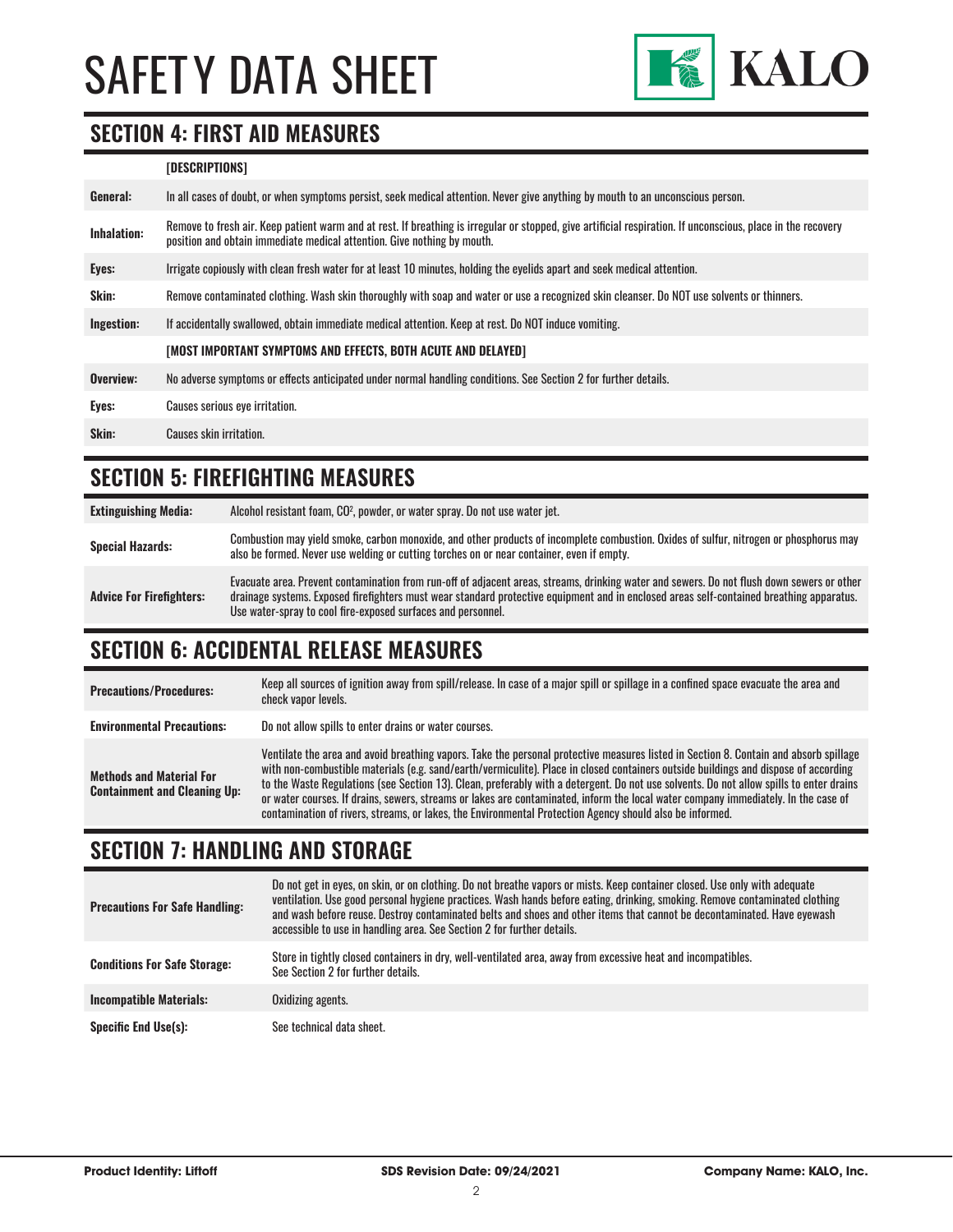

### **SECTION 8: EXPOSURE CONTROLS/PERSONAL PROTECTION**

**Exposure Data:** This product contains the following ingredient with established limits for exposure under OSHA, ACGIH and/or NIOSH.

| <b>CAS No.</b> | Ingredient                     | <b>Source</b> | Value                |
|----------------|--------------------------------|---------------|----------------------|
| Proprietary    |                                | <b>OSHA</b>   | No Established Limit |
|                | Proprietary pH Modifier        | <b>ACGIH</b>  | No Established Limit |
|                |                                | <b>NIOSH</b>  | No Established Limit |
| <b>CAS No.</b> | Ingredient                     | <b>Source</b> | Value                |
| Proprietary    |                                | <b>OSHA</b>   | No Established Limit |
|                | <b>Proprietary pH Modifier</b> | <b>ACGIH</b>  | No Established Limit |
|                |                                | <b>NIOSH</b>  | No Established Limit |
| <b>CAS No.</b> | Ingredient                     | <b>Source</b> | Value                |
|                |                                | <b>OSHA</b>   | No Established Limit |
| Proprietary    | <b>Proprietary Surfactant</b>  | <b>ACGIH</b>  | No Established Limit |
|                |                                | <b>NIOSH</b>  | No Established Limit |

**Carcinogen Data:** This product contains the following ingredients (at greater than 0.1%) that are suspected of being or known to be a carcinogen under OSHA, NTP or IARC.

| <b>CAS No.</b> | <b>Ingredient</b>              | <b>Source</b> | Value                                                                 |
|----------------|--------------------------------|---------------|-----------------------------------------------------------------------|
| Proprietary    |                                | <b>OSHA</b>   | Select Carcinogen: No                                                 |
|                | <b>Proprietary pH Modifier</b> | <b>NTP</b>    | Known: No / Suspected: No                                             |
|                |                                | <b>IARC</b>   | Group 1: No / Group 2a: No / Group 2b: No / Group 3: No / Group 4: No |
| <b>CAS No.</b> | Ingredient                     | <b>Source</b> | Value                                                                 |
| Proprietary    |                                | <b>OSHA</b>   | Select Carcinogen: No                                                 |
|                | <b>Proprietary pH Modifier</b> | <b>NTP</b>    | Known: No / Suspected: No                                             |
|                |                                | <b>IARC</b>   | Group 1: No / Group 2a: No / Group 2b: No / Group 3: No / Group 4: No |
| <b>CAS No.</b> | Ingredient                     | <b>Source</b> | Value                                                                 |
| Proprietary    |                                | <b>OSHA</b>   | Select Carcinogen: No                                                 |
|                | <b>Proprietary Solvent</b>     | <b>NTP</b>    | Known: No / Suspected: No                                             |
|                |                                | <b>IARC</b>   | Group 1: No / Group 2a: No / Group 2b: No / Group 3: No / Group 4: No |

|                              | <b>[EXPOSURE CONTROLS]</b>                                                                                                                                                                                                                                                                                                             |
|------------------------------|----------------------------------------------------------------------------------------------------------------------------------------------------------------------------------------------------------------------------------------------------------------------------------------------------------------------------------------|
| <b>Respiratory:</b>          | If workers are exposed to concentrations above the exposure limit, they must use the appropriate certified respirators.                                                                                                                                                                                                                |
| Eyes:                        | Wear safety eyewear (e.g. safety spectacles/goggles/visors) to protect against the splash of liquids.                                                                                                                                                                                                                                  |
| Skin:                        | Overalls, which cover the body, arms, and legs, should be worn. Skin should not be exposed. All parts of the body should be washed after contact.                                                                                                                                                                                      |
| <b>Engineering Controls:</b> | Provide adequate ventilation. Where reasonably practicable, this should be achieved by the use of local exhaust ventilation and good general<br>extraction. If these are not sufficient to maintain concentrations of particulates, and any vapor below occupational exposure limits, suitable<br>respiratory protection must be worn. |
| <b>Other Work Practices:</b> | See technical data sheet.                                                                                                                                                                                                                                                                                                              |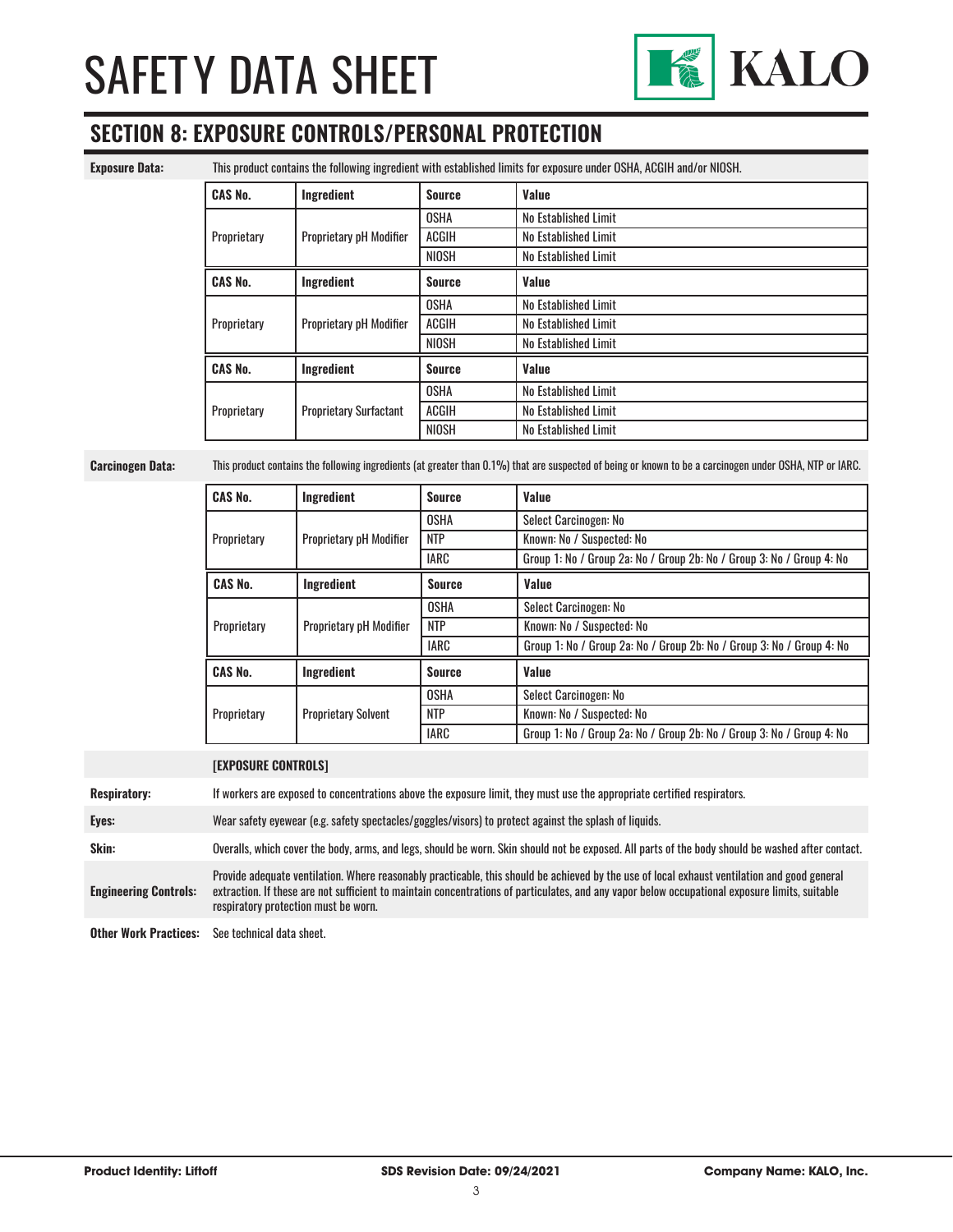

### **SECTION 9: PHYSICAL AND CHEMICAL PROPERTIES**

| Appearance:                                       | <b>Clear Brown Liquid</b>                    |
|---------------------------------------------------|----------------------------------------------|
| Odor:                                             | Mild                                         |
| <b>Odor Threshold:</b>                            | Not Measured                                 |
| pH:                                               | 10.5 - 12.0 (1% dilution in distilled water) |
| <b>Specific Gravity:</b>                          | $1.03 - 1.05$                                |
| <b>Flashpoint:</b>                                | 200ºF (>93ºC)                                |
| <b>Solubility in Water:</b>                       | <b>Not Measured</b>                          |
| Viscosity (cSt):                                  | <b>Not Measured</b>                          |
| <b>VOC%:</b>                                      | <b>Not Measured</b>                          |
| Vapor Pressure (Pa):                              | <b>Not Measured</b>                          |
| <b>Vapor Density:</b>                             | <b>Not Measured</b>                          |
| <b>Melting/Freezing Points:</b>                   | <b>Not Measured</b>                          |
| Initial Boiling Point/Range (°F/°C):              | <b>Not Measured</b>                          |
| <b>Flammability (Solid, Gas):</b>                 | Not Applicable                               |
| <b>Upper Flammability/Explosive Limits:</b>       | <b>Not Measured</b>                          |
| Lower Flammability/Explosive Limits:              | <b>Not Measured</b>                          |
| <b>Decomposition Temperature:</b>                 | <b>Not Measured</b>                          |
| <b>Auto-Ignition Temperature:</b>                 | <b>Not Measured</b>                          |
| Partition Co-Efficient n-octanol/water (Log Kow): | <b>Not Measured</b>                          |
| <b>Evaporation Rate (Ether=1):</b>                | <b>Not Measured</b>                          |
| Other:                                            | No other relevant information.               |

## **SECTION 10: STABILITY AND REACTIVITY**

| <b>Reactivity:</b>                       | Not chemically reactive.                                                                                |
|------------------------------------------|---------------------------------------------------------------------------------------------------------|
| <b>Chemical Stability:</b>               | Stable under normal ambient and anticipated conditions of use.                                          |
| <b>Hazardous Reactions:</b>              | Hazardous reactions not anticipated.                                                                    |
| <b>Conditions To Avoid:</b>              | Extended exposure to high temperatures can cause decomposition. Avoid all possible sources of ignition. |
| <b>Incompatible Materials:</b>           | Oxidizing agents.                                                                                       |
| <b>Hazardous Decomposition Products:</b> | Not anticipated under normal conditions of use.                                                         |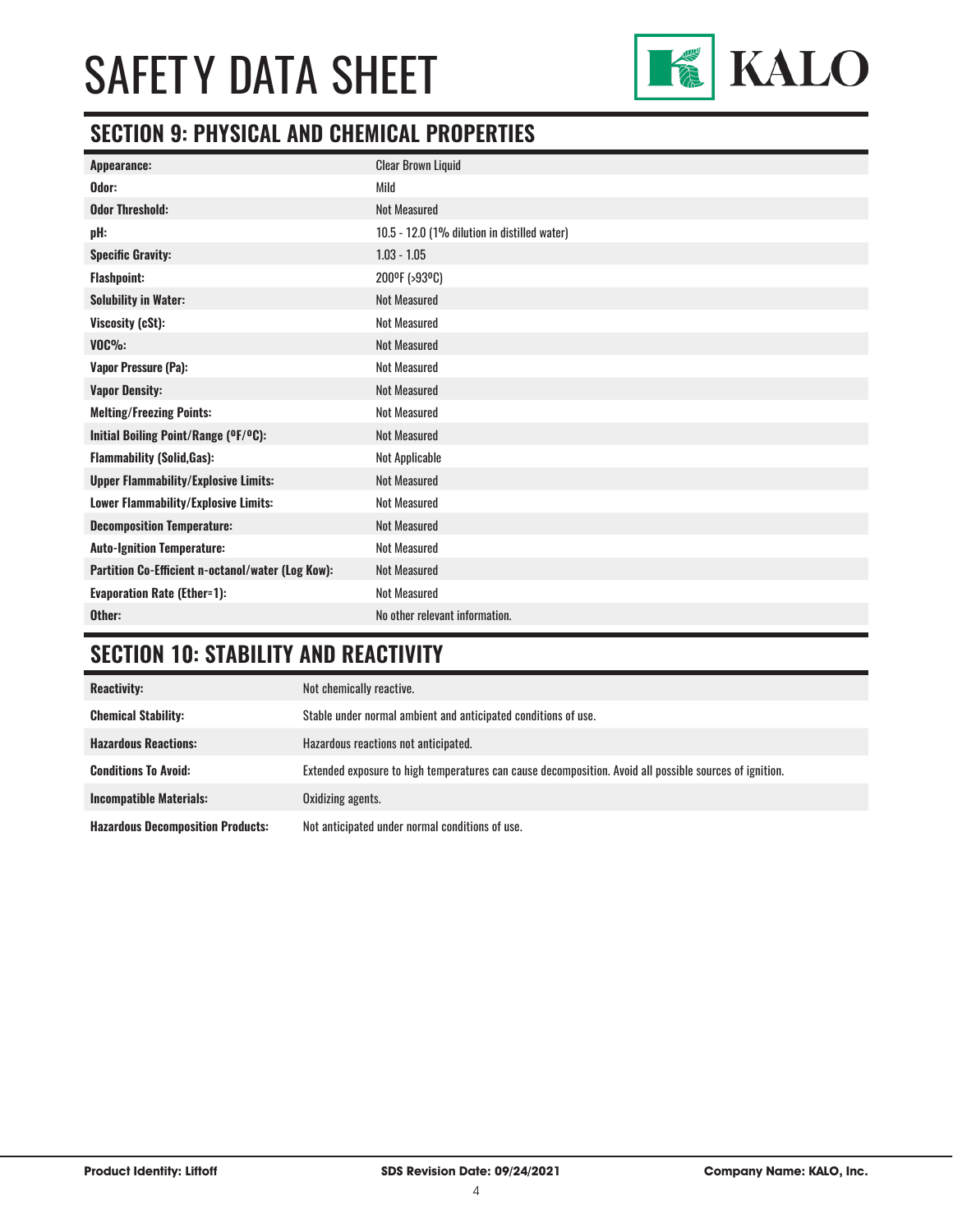

#### **SECTION 11: TOXICOLOGICAL INFORMATION**

|                                                                   | [ACUTE TOXICITY ESTIMATE]                         |                            |
|-------------------------------------------------------------------|---------------------------------------------------|----------------------------|
| Ingredients:                                                      | Proprietary Blend of pH Modifiers and Surfactants |                            |
| Oral LD50mg/kg:                                                   | >2,000.00/Category: NA                            |                            |
| Skin LD50mg/kg:                                                   | >2,000.00/Category: NA                            |                            |
| Inhalation Vapor LC50mg/L/4hr:                                    | >20.00                                            |                            |
| Inhalation Dust/Mist LC50mg/L/4hr:                                | >11.00                                            |                            |
| <b>ITEM</b>                                                       | <b>HAZARD</b>                                     | <b>CATEGORY</b>            |
| <b>Acute Toxicity (mouth):</b>                                    | Not Applicable                                    | $\overline{\phantom{a}}$   |
| <b>Acute Toxicity (skin):</b>                                     | Not Applicable                                    | $\overline{\phantom{a}}$   |
| <b>Acute Toxicity (inhalation):</b>                               | Not Applicable                                    | $-$                        |
| <b>Skin Corrosion/Irritation:</b>                                 | <b>Causes skin irritation</b>                     | $\overline{2}$             |
| <b>Eye Damage/Irritation:</b>                                     | <b>Causes serious eye irritation.</b>             | $\overline{2}$             |
| <b>Sensitization (respiratory):</b>                               | Not Applicable                                    | $\overline{\phantom{a}}$   |
| Sensitization (skin):                                             | Not Applicable                                    | $\overline{\phantom{a}}$ . |
| <b>Germ Toxicity:</b>                                             | Not Applicable                                    | $-$                        |
| <b>Carcinogenicity:</b>                                           | <b>Not Applicable</b>                             | $\overline{\phantom{a}}$ . |
| <b>Reproductive Toxicity:</b>                                     | Not Applicable                                    |                            |
| <b>Specific Target Organ Systemic Toxicity-Single Exposure:</b>   | Not Applicable                                    | $\overline{\phantom{a}}$   |
| <b>Specific Target Organ Systemic Toxicity-Repeated Exposure:</b> | Not Applicable                                    | $\overline{\phantom{a}}$   |
| <b>Aspiration Hazard:</b>                                         | <b>Not Applicable</b>                             |                            |

### **SECTION 12: ECOLOGICAL INFORMATION**

| <b>Toxicity:</b>                       | Ecotoxicity studies have not been conducted on this preparation. |
|----------------------------------------|------------------------------------------------------------------|
| <b>Persistence and Degradability:</b>  | There is no data available on the preparation itself.            |
| <b>Bioaccumulative Potential:</b>      | Not measured.                                                    |
| <b>Mobility In Soil:</b>               | No data available.                                               |
| <b>Results of PBT and vPvB Assess:</b> | This product contains no PBT/vPvB chemicals.                     |
| <b>Other Adverse Effects:</b>          | No data available.                                               |

### **SECTION 13: DISPOSAL CONSIDERATIONS**

|  | <b>Waste Treatment Methods:</b> |  |
|--|---------------------------------|--|
|--|---------------------------------|--|

Do not allow into drains or water courses. Wastes and emptied containers should be disposed of in accordance with regulations made under the Control of Pollution Act and the Environmental Protection Act. Using information provided in this data sheet advice should be obtained from the Waste Regulation Authority, whether the special waste regulations apply. Dispose of contents in accordance with local and national regulations.